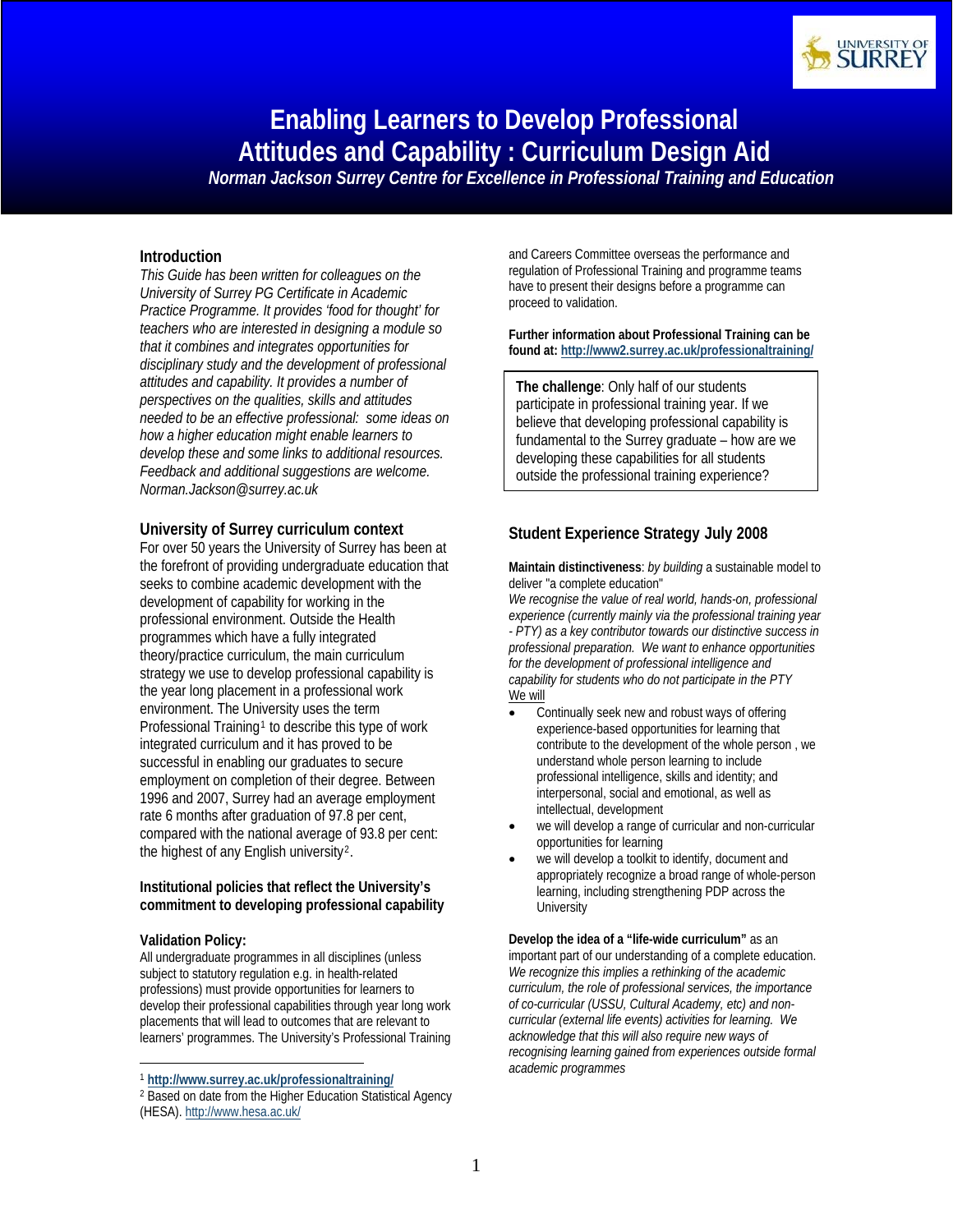#### **1. General expectations of developing professional attitudes to study**

If we treat studying in higher education as a form of work – where the purpose of work is learning and high achievement, then perhaps we can encourage students to develop professional attitudes and behaviours to study as if they were working in a professional environment.

# **2. Generic outcomes for a University of Surrey graduate**

The University's graduate skills statement published in 2003 sets out a number of desirable outcomes that the Surrey educational experience should provide. Many of these lay the foundation for professional capability.

'Programmes offered by the University of Surrey are intended to ensure that graduates are professional, self-reliant, adaptable, creative, enterprising and ethically aware individuals, equipped with an excellent mix of subject knowledge and related skills, experience of the wider world and the graduate skills necessary for their careers and personal development.'

The graduate skills which all students at Surrey should possess are closely linked to the University's outstanding reputation for links with industry and the world of work. These are:

- Communication skills e.g. written, oral, listening, visual
- Intellectual and cognitive skills e.g. critical analysis, synthesis, evaluation, ability to challenge given views
- Interpersonal skills  $-$  e.g. working with others, leading others, flexibility, reliability
- Research and enquiry skills e.g. competence systematically to explore existing knowledge, develop research questions and devise appropriate methodologies to arrive at results that add to knowledge
- Self-management skills e.g. ability to accept responsibility for and manage personal learning and development, time management, taking initiative.

*Surrey graduate skills statement 2003* 

# **3. Programme specific learning outcomes**

All programmes will be designed with a set of educational outcomes in mind. Some of these may be particularly relevant to the development of professional capability. Check the programme handbook or discuss this with the programme leader.

# **4. Important aspects of professional behaviour**

Some important aspects of professional behaviour are listed below (Hughes 2009). **The question for teachers is, 'how can we support these things through our educational designs?** 

#### **Respect for others**

Showing others respect is the basis of all professional behaviour. It includes:

- Being courteous and having good manners
- Being punctual
- Keeping confidential details confidential
- Being fair in all dealings
- Keeping personal opinions of people private
- Doing what needs to be done, not leaving it for others to do
- Acceptance of constructive criticism
- Being fair and gentle when giving feedback
- Dealing with sensitive issues privately
- Make allowances for other's mistakes
- Listen to others
- Apologise for any errors or misunderstandings
- Speak clearly and in language that is appropriate and that the receiver can easily understand

# **Responsibility and integrity**

**All professionals need to take responsibility for themselves and their work**. They need to consider consequences and the impact on others.

- Honesty is crucial avoid even the smallest of lies at all costs
- If you commit to something, then follow through with it
- If you are delayed, let the other person know as soon as possible
- Always be respectful about competing businesses/people – point out your benefits rather than their faults
- Be prepared before meetings and when presenting reports and the like
- Ensure you have made yourself clear to avoid any miscommunication
- Avoid conflicts of interest
- Be impartial keep personal bias and intolerances out of the business world
- Be reliable and dependable
- Take appropriate actions, rather than trying to hurt someone or their business when you feel wronged
- Ensure you present yourself pleasantly with good hygiene and appropriate dress codes.
- Pay for services and products promptly, whatever the cost to yourself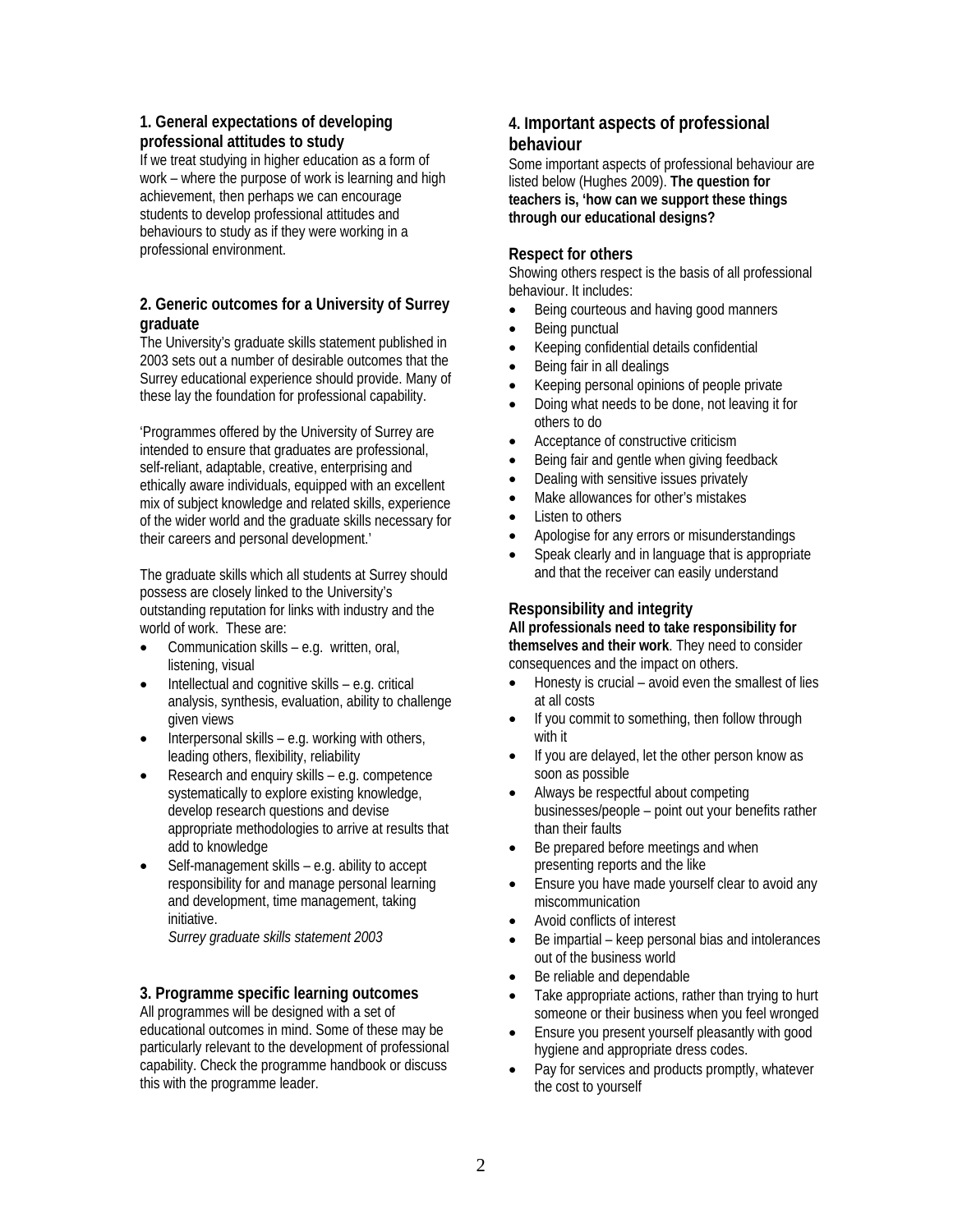- Demonstrate self-control and avoid public arguments and disagreements
- Commitment to quality

**To become a professional, you must: study constantly and prepare routinely; hold yourself to high personal standards; and commit to excellence in all you do (Reilly 2003)** 

# **5. Importance of real world experience**

The best way of enabling students to gain insights into what being professional means is to design into the curriculum opportunities for real world experience. The term *work integrated learning (WIL)* is used around the world to describe a curriculum that actively seeks to combine subject study with real world work experience. The University of Surrey operates a WIL policy for all of its programmes outside the regulated health programmes, by mandating that all programmes should provide opportunities for students to spend upto a year on a work placement that is relevant to their area of study or chosen career. The challenge for curriculum designers relates how students who are going on placement are prepared, how they are supported while on placement and how they draw out the learning they gain, and how their experience is utilised when they return.

Outside the Professional Training year students can still can valuable experiences through which they can develop qualities, skills and capabilities that are relevant to being an effective professional through parttime jobs, volunteering and participation in extracurricular activities. The University is in the process of developing an award scheme that will value and recognise this informal but real world relevant learning which we are calling life-wide learning.

**Visit our Life-wide Learning wiki to find out more <http://lifewidelearning.pbworks.com/>**

**6 Listen to what students say about what learning to be professional means to them when they have been through their placement experience** 

**Watch this video and be inspired**  [http://learningtobeprofessional.pbworks.com/Designing](http://learningtobeprofessional.pbworks.com/Designing-for-professional-capability#view=page) [-for-professional-capability#view=page](http://learningtobeprofessional.pbworks.com/Designing-for-professional-capability#view=page) **And read this booklet produced by Lori Riley:** 

[http://learningtobeprofessional.pbworks.com/Student](http://learningtobeprofessional.pbworks.com/Student-stories-of-placement-experiences)[stories-of-placement-experiences](http://learningtobeprofessional.pbworks.com/Student-stories-of-placement-experiences)

#### **7. John Cowan's propositions for educational designs that support learning to be professional**

Professor John Cowan draws from reflections on his own life experience as a professional designer, teacher and educator to create a set of principles for the design of experiences that encourage and support the development of professional capability (Cowan 2009) [http://learningtobeprofessional.pbworks.com/Learning+to+be](http://learningtobeprofessional.pbworks.com/Learning+to+be+Professional%3A++Reflective+thoughts+on+a+life-time+of+trying) [+Professional%3A++Reflective+thoughts+on+a+life](http://learningtobeprofessional.pbworks.com/Learning+to+be+Professional%3A++Reflective+thoughts+on+a+life-time+of+trying)[time+of+trying](http://learningtobeprofessional.pbworks.com/Learning+to+be+Professional%3A++Reflective+thoughts+on+a+life-time+of+trying)

1. Ensure that, if "**learning to be a professional matters**", then this is explicitly **acknowledged and valued** in every aspect of the programme –promotional materials, intended outcomes, curricular design, learning experiences, course materials, assessment and feedback.

2. Overtly concentrate on encouraging and enabling learners to become **the kind of person they want to become**, personally and professionally. Help them to discover this person and nurture their will to be and become.

3. Incorporate into the educational design opportunities for students to **self-create, plan and self-direct their learning, manage their activity in learning and developing, monitor progress against aims, and in due course evaluate attainment**.

4. Encourage learners to **create or access real and relevant experiences** that will help them appreciate what being professional means; and value their attempts to make their own education more complete.

5. Place appropriate emphasis on the various **interpersonal abilities** which are key life skills and crucial in professional life. Encourage learners to appreciate that these abilities are developed and practiced in all aspects of their lives.

6. In encouraging development of relevant abilities, urge that careful consideration be given to **life balance**, so that study, employment and social activity are all recognised as important.

7. Ensure that **transferability** of abilities is stressed (especially in assessment), and that evidencing of performance can occur at any point in a programme or outside it.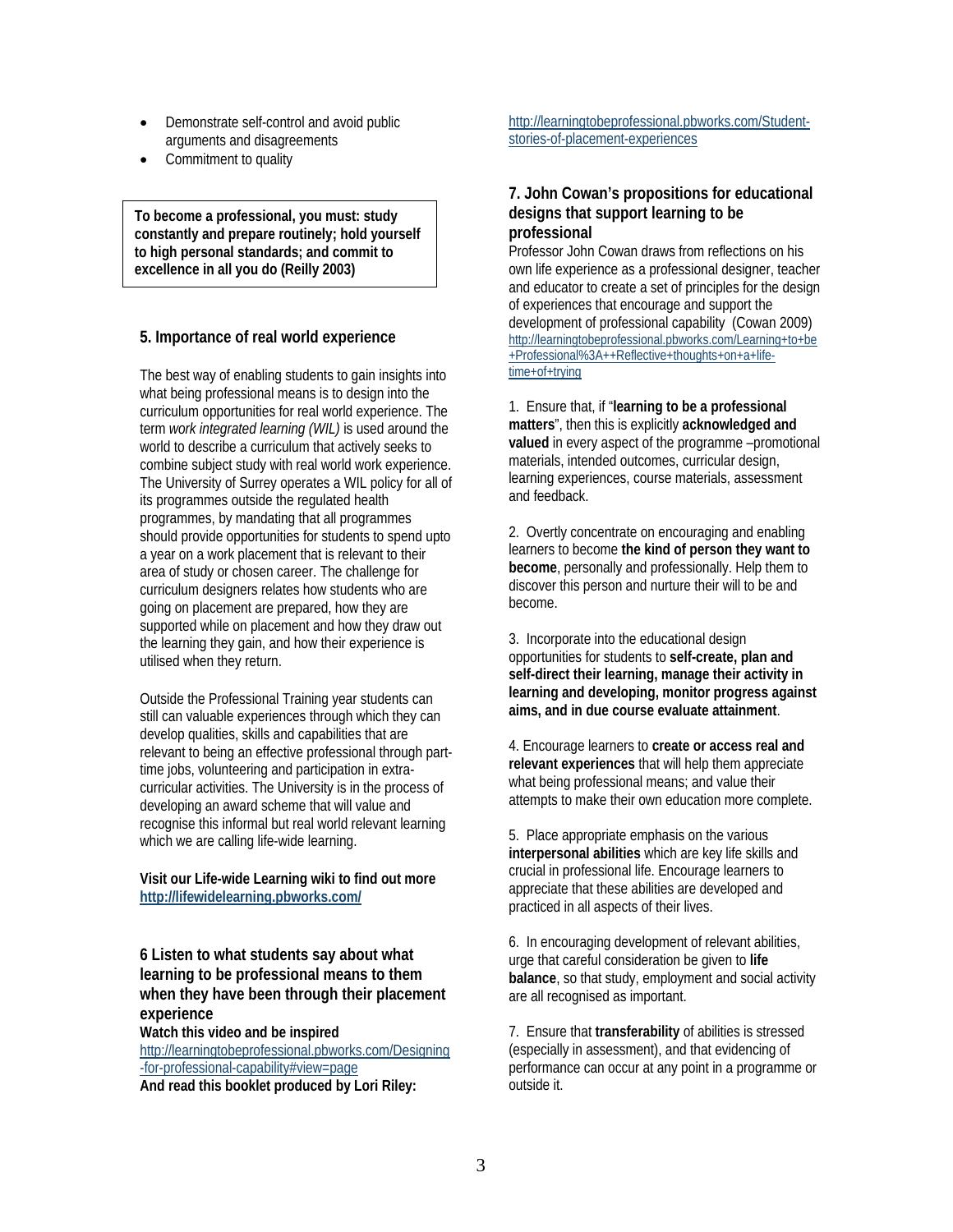8. Stress the importance of self-evaluation as a key professional skill and expect students to **self-evaluate**  their developments overall and **holistically**, and not in a compartmentalised arrangement.

9. Place more emphasis on **formative** assessment (which identifies need and scope for development) than on summative assessment (which ranks performance at a given point in time).

10. Accept that if an aim matters to a student, then it matters. Show genuine **unconditional positive regard**  for self-directing aims and self-determined outcomes.

11. Ensure that personal development tutoring, in particular, **empathises** with affective needs, which are often more important for learning than cognitive or interpersonal aims.

12. Welcome situations in which tutors learn from or with students, and otherwise exhibit **congruence.** 

13. Encourage rigour and **objectivity** in planning and evaluating; discourage subjectivity, while recognising that decisions based upon values are often made in the heart – and poorly justified.

14. Structure the programme carefully to promote interaction with, and support from, peers, with **socioconstructivist** impact on learning and development. Peers can usefully contribute opinions, comparable and contrasting experiences, and insights. Make it clear that peers who assist have been shown in many research studies to profit more than those they assist! 15. Create opportunities for learners to **interact with professionals** in the disciplinary field to provide them with insights into their professional world; and encourage them to engage in professional conversation.

16. Encourage students to learn to be incisive **users –**  using resources, tutors, specialists in libraries, IT and elsewhere, and peers – to good effect.

17. Teach and enable learners to practice the skills which allow them to form productive relationships in social environments, and to **network** to good effect. For these are skills which do not come naturally to most students, in relation to learning and developing purposefully and effectively.

<span id="page-3-0"></span>18. Overtly discuss what being professional means, and encourage the pooling of perceptions based on learners' own experiences. **Encourage them to identify people whom they admire for their professionalism, and to analyse what it is that defines their professionalism**.

#### **8. Michael Eraut's epistemology of professional practice**

Michael Eraut (Eraut 2007, 2009) defines the basic epistemology of practice in professional work situations as:

- *Assessing situations* (sometimes briefly, sometimes involving a long process of *investigation and enquiry*) and continuing to monitor the situation;
- *Deciding what, if any, action to take*, both immediately and over a longer period (either on one's own or as a leader or member of a team);
- *Pursuing an agreed course of action*, performing professional actions - modifying, consulting, evaluating and reassessing as and when necessary;
- *Metacognitive monitoring of oneself*, people needing attention and the general progress of the case, problem, project or situation; and sometimes also learning through reflection on the experience.

**[http://learningtobeprofessional.pbworks.com/How](http://learningtobeprofessional.pbworks.com/How-professionals-learn-through-work)[professionals-learn-through-work](http://learningtobeprofessional.pbworks.com/How-professionals-learn-through-work)**

#### **9. Learning to be Professional : the important role of Personal and Professional Development Planning**:

Helping learners develop deeper awareness and understanding of this epistemology of practice (learning for performance and learning through performance) and creating lots of opportunity for students to practise this way of developing personal knowledge and co-creating knowledge with others, is central to the way we are approaching integrative learning through our concept of life-wide learning through a life-wide curriculum. We need to embed these ideas of self-regulation and the spaces for students to exercise their choices and practice self- regulation into our educational designs and we are aided by the adoption in the UK of an approach to learning that is being promoted through a UK-wide policy called Personal Development Planning (PDP[3](#page-3-0)).

PDP processes contain a set of interconnected activities (Jackson 2003) namely:

- thinking about and planning how to do / achieve something;
- doing something / acting on plans learning through the experience of doing with greater self-

 $\overline{a}$ 

<sup>&</sup>lt;sup>3</sup> At the University of Surrey we call this Personal and Professional Planning to link it to our strong commitment to developing professional capability.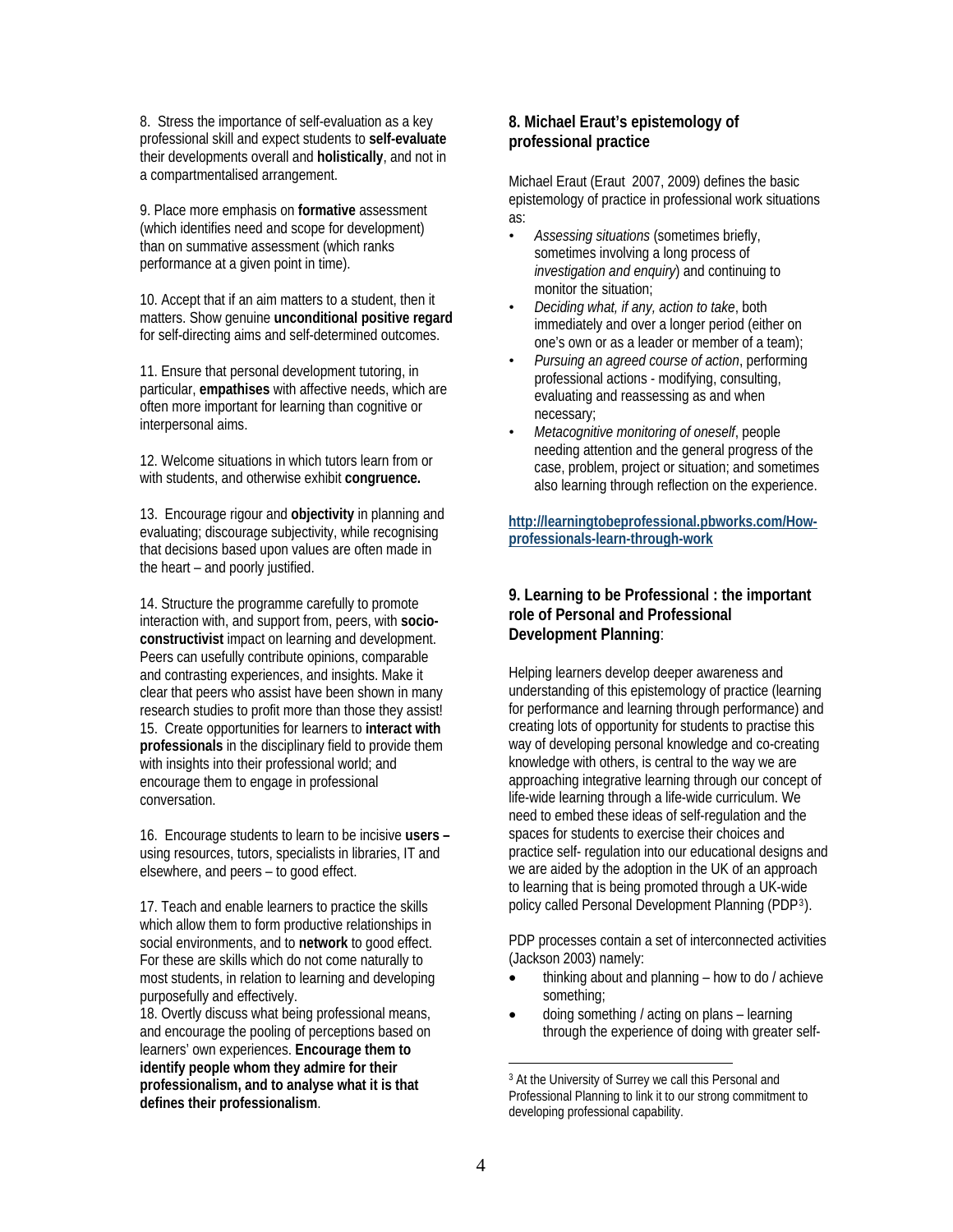awareness – and modifying improvising plans through the experience of doing;

- recording thoughts, ideas, experiences, both to understand better and to evidence the process and results of learning;
- reviewing reflections on what has happened, making sense of it all;
- evaluating making judgements about self and own work and determining what needs to be done to develop/improve/move on;
- using the personal knowledge and sense making derived  $\bullet$ from PDP to do something different and / or change behaviours or future actions

**Developing students' self awareness of how they are learning and developing their knowledge for performance (e.g. assessment) through PDP processes is an important consideration when designing a curriculum for professional capability.** 

# **10. The importance of authentic experiences**

Authenticity refers to providing students with learning experiences derived from observing, participating in or doing real, consequential and professionally meaningful activities in real work settings. Authentic contexts enable students to integrate disciplinary learning with real work through meaningful and consequential activities undertaken in the workplace.

#### *Characteristics of authentic learning experiences*

- real world relevance activities need to be as close as possible to real world tasks. In the real world learning is a bi-product not the purpose of work
- ill-defined challenges and problems, requiring students to identify all tasks and sub-tasks to be completed. Such problems do not have right or wrong answers but are open to multiple interpretations and possible solutions.
- consist of complex tasks requiring significant investments in time and sustained effort and commitment of intellectual resources
- provide opportunity for students to assess situations from different perspectives
- encourage learners to determine for themselves what they need to know and to go and find out.
- encourage learners to work with tacit knowledge of the people around them and to use these people to create their personal knowledge resources in order to complete the tasks
- promote collaboration complex work problems usually require groups of people to work together to solve them
- provide opportunity for the comprehensive engagement of the epistemology of practice (see Eraut section 8) ie assessing situtions, deciding what to do, planning, doing it and reflecting on performance and results.
- are integrated with performance assessment in which the emphasis is on the holistic evaluation of capability.. sustained engagement with the problem of a period of time – rather than assessment of a single task.
- Produce meaningful outcomes which are valuable in their own right rather than preparation for something else.

# **11. The importance of problem solving and enquiry-rich learning**

**Problem solving, particularly involving complex problems that must be viewed from different perspectives, is a type of situational analysis that professionals encounter every day**. A problem and enquiry-rich curriculum that is full of assessing situations, deciding what to do then doing it and evaluating the outcomes is intrinsically contributing to the development of professional capability. Professionals are able to integrate their personal knowledge and learning and to find out what they need to know in order to do the things they need to do.

# **12. The importance of integrative thinking**

'Developing students' ability to integrate and apply learning [in different contexts] is an important piece of what makes higher education relevant to today's world. On any given day newspaper headlines point to the need for graduates who are sophisticated in their thinking, able to discern complexity in situations, and motivated to continuously seek better, more responsible, solutions to problems encountered in work, in life and in society… The current context also requires graduates who are creative; who can anticipate the not-yet-known, and negotiate rapid technological, cultural, and global shifts.' Association of American Colleges and Universities (2009). **These perspectives on integrative thinking are highly relevant to the development of professional capability (Jackson 2009).** 

**[http://learningtobeprofessional.pbworks.com/I](http://learningtobeprofessional.pbworks.com/Integrative-Learning) [ntegrative-Learning](http://learningtobeprofessional.pbworks.com/Integrative-Learning)**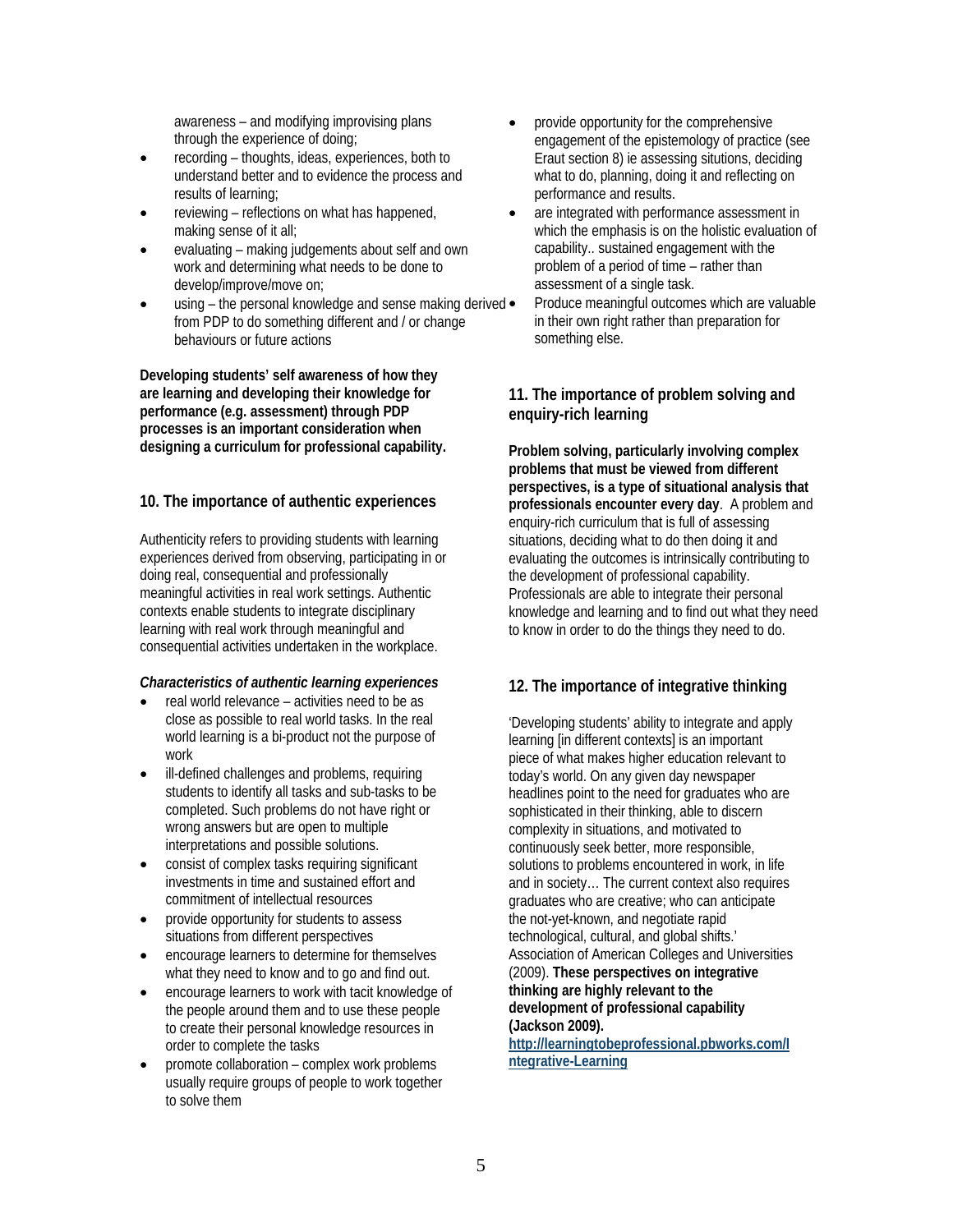What is so significant about the pedagogies that nurture integrative learning (Klein 2005:3) is that: 'traditional teaching functions of telling, delivering, directing and being a sage on the stage are (substantially) replaced by the models of mentor, mediator, facilitator, coach and guide…..The process is constructivist at heart. Students are engaged in 'making meaning'. Applications of knowledge takes precedence over acquisition and mastery of facts alone, activating a dynamic process of question posing, problem posing, decision making, higher-order critical thinking and reflexivity. A set of core capacities emerge from the intersection of these two concepts:

- asking meaningful questions about complex issues and problems
- locating multiple sources of knowledge, information, and perspectives
- comparing and contrasting them to reveal patterns and connections
- acknowledging and negotiating their contradictions
- creating an integrative framework and a more holistic understanding
- understanding issues and positions contextually
- being able to use information by integrating into their existing knowledge and adapting it so that it can be used in other situations.'

#### **13. Capability for productive enquiry**

**Closely linked to the development of integrative thinking is the development of capability for enquiry and creating opportunities for students to develop their skills for enquiry is another way in which a curriculum can become more nurturing of capabilities that are relevant to being an effective professional.** 

Productive inquiry is a unifying concept for learning because it can be applied to all situations : from scientific investigations to situations that crop up in our daily lives. It is a capability we need in all working contexts. 'Productive inquiry is not a haphazard, random search; it is informed or disciplined by the use of theories, rules of thumb, concepts and the like. These tools for learning are what Dewey understands the term knowledge to mean and using knowledge in

this way is an example of that form of knowing which Dewey called productive inquiry' (Cook and Brown 1999:62).

Many of these core capacities for being an integrative learner can be related to the process of inquiry which John Dewey considered to be 'the controlled or directed transformation of an indeterminate situation into one that is so determinate in its constituent distinctions and relations as to convert the elements of the original situation into a unified whole.' The idea of 'productive inquiry' (defined by Dewey 1922 discussed by Cook and Brown 1999) is the ability to pose and form good questions and be able to find things out in order to make good decisions about what to do is an essential capability to be developed if we are to help learners become integrative thinkers and doers.

#### **14. Michael Eraut's learning trajectory model of professional capability**

Being able to begin to engage with a situation and then follow through with appropriate actions require **capability,** defined by Michael Eraut in terms of **"what individual persons bring to situations that enables them to think, interact and perform"** (Eraut 1997, 1998), and " it is everything that a person (or group or organisation) can think or do" (Eraut 2009 p6). Developing capability is a never ending (life-long and life-wide) story and it has both generic transferable dimensions and highly specific situated dimensions that may or may not be transferable. Being an integrative thinker and being able to integrate learning are important dimensions of capability for professional people.

Michael Eraut has developed a concept of professional capability (Table 1) based on the learning trajectories he has witnessed when observing professionals working (Eraut 2009:5). The items in the table can be used as prompts by teachers to help them evaluate their curricular designs to see where these elements of capability are being practiced and developed or as prompts for thinking when creating a new educational design.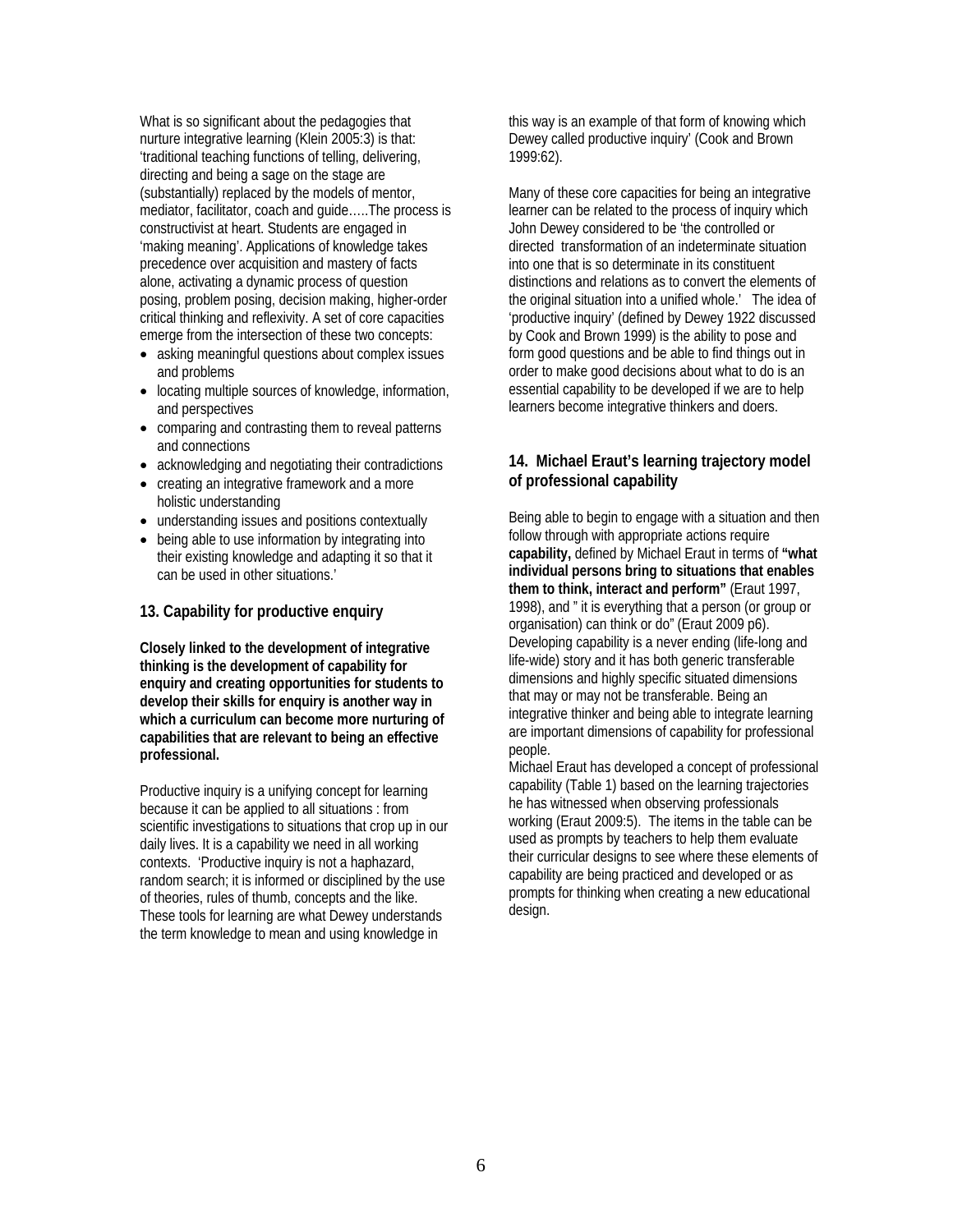# **Table 1: A Typology of Learning Trajectories (Eraut 2007, 09) - How can we nurture the development of these capabilities through a higher education curriculum?**

| <b>Task Performance</b>                             | Role Performance                                          |
|-----------------------------------------------------|-----------------------------------------------------------|
| Speed and fluency                                   | Prioritisation                                            |
| Complexity of tasks and problems                    | Range of responsibility                                   |
| Range of skills required                            | Supporting other people's learning                        |
| Communication with a wide range of people           | Leadership                                                |
| Collaborative work                                  | Accountability                                            |
|                                                     | Supervisory role                                          |
| <b>Awareness and Understanding</b>                  | Delegation                                                |
| Other people: colleagues, customers, managers, etc. | Handling ethical issues                                   |
| Contexts and situations                             | Coping with unexpected problems                           |
| One's own organization                              | Crisis management                                         |
| Problems and risks                                  | Keeping up-to-date                                        |
| Priorities and strategic issues                     |                                                           |
| Value issues                                        | Academic Knowledge and Skills                             |
|                                                     | Use of evidence and argument                              |
| <b>Personal Development</b>                         | Accessing formal knowledge                                |
| Self evaluation                                     | Research-based practice                                   |
| Self management                                     | Theoretical thinking                                      |
| Handling emotions                                   | Knowing what you might need to know                       |
| Building and sustaining relationships               | Using knowledge resources                                 |
| Disposition to attend to other perspectives         | Learning how to use relevant theory                       |
| Disposition to consult and work with others         | (in a range of practical situations)                      |
| Disposition to learn and improve one's practice     |                                                           |
| Accessing relevant knowledge and expertise          | Decision Making and Problem Solving                       |
| Ability to learn from experience                    | When to seek expert help                                  |
|                                                     | Dealing with complexity                                   |
| <b>Teamwork</b>                                     | Group decision making                                     |
| Collaborative work                                  | Problem analysis                                          |
| Facilitating social relations                       | Formulating and evaluating options                        |
| Joint planning and problem solving                  | Managing the process within an appropriate                |
| Ability to engage in and promote mutual learning    | timescale                                                 |
|                                                     | Decision making under pressure                            |
|                                                     | Judgement                                                 |
|                                                     |                                                           |
|                                                     | Quality of performance, output and outcomes<br>Priorities |
|                                                     | Value issues                                              |
|                                                     | Levels of risk                                            |
|                                                     |                                                           |

**The distinction between capability and performance is that** *capability is normally inferred from a series of performances* **and should not be judged on only one performance, whereas every performance is** *context dependent* **(Eraut 2009b). Hence performances in more complex and difficult contexts should not be expected to be as strong as those in easier contexts. The**  *context* **for an individual could include people, events and practices. Capability is obviously influenced by** 

**learning but current capability also influences the ability to learn.** 

**15. Copying and adapting what other teachers do**

**The Australian Collaborative Education Network (ACEN)** has produced an excellent set of on-line **[curriculum vignettes](http://www.acen.edu.au/index.php?option=com_content&view=category&id=62&Itemid=90)** which describe different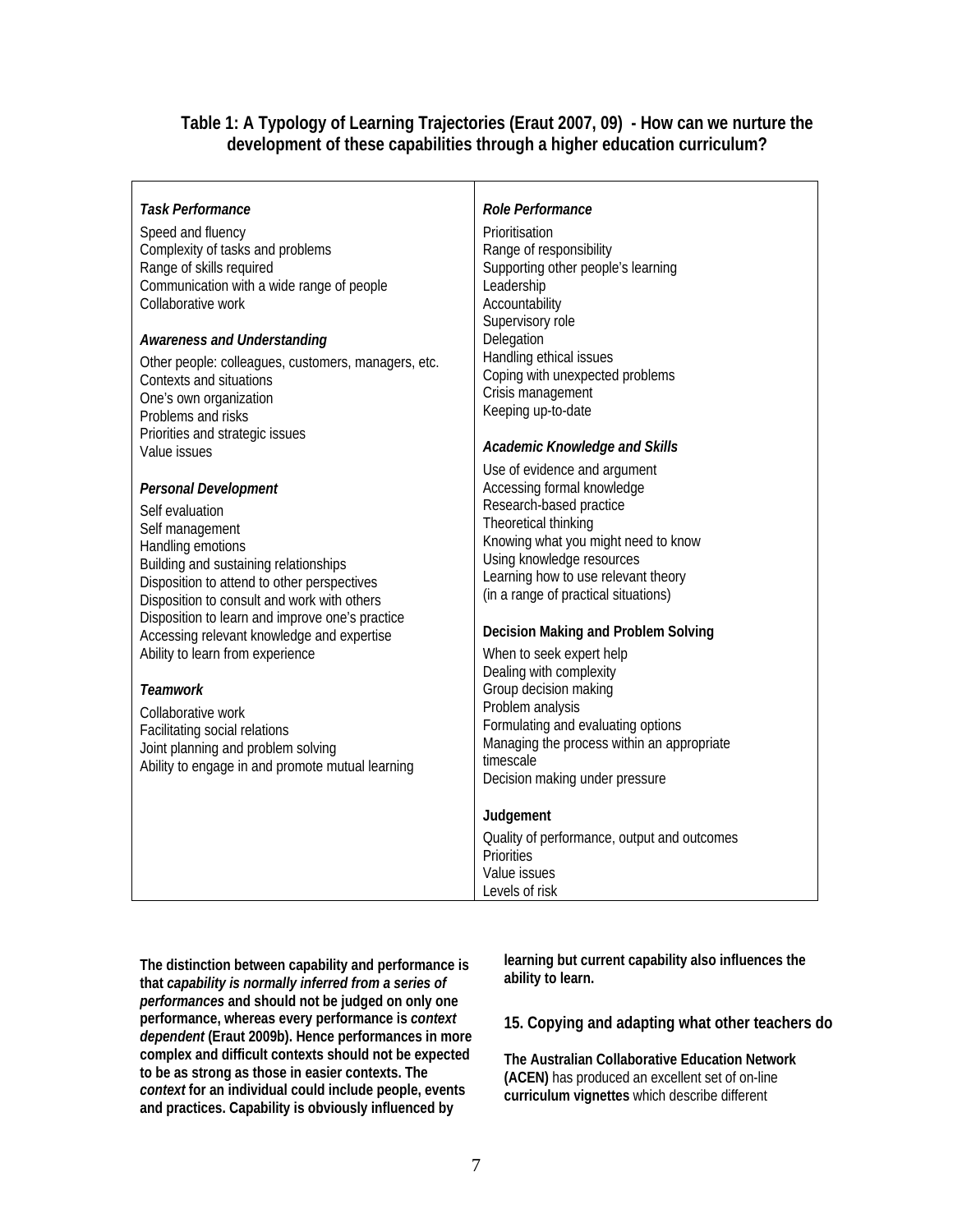approaches and disciplinary contexts for combining and integrating learning through work and disciplinary study. These capacities are all relevant to being an effective professional.

**These curriculum vignettes can be accessed through the Designing for Capability page on the Learning to be Professional wiki [http://learningtobeprofessional.pbworks.com/D](http://learningtobeprofessional.pbworks.com/Designing-for-professional-capability#view=page) [esigning-for-professional-capability#view=page](http://learningtobeprofessional.pbworks.com/Designing-for-professional-capability#view=page)**

# **16. Designing for professional capability – concrete ideas**

35 participants on the PGCAP course were invited to think of as many ways as they could in 10 minutes for redesigning a module so that it was more able to encourage and support the development of attitudes and capabilities that are important in being professional. Ideas were put on post-its and then categorised.

#### *Encouragement & recognition*

- Encourage students to become they person they want to be through work
- Encourage independent learning processes
- Encourage students to self-evaluate
- Make students aware of how they can acquisition transferable skills
- Recognise transferability of skills & inform the students about this
- Recognising and accommodating different personalities and life styles
- Encourage students to research what it means to act and behave professionally in our industry
- Encourage students to write their reflection from placement or part-time work experience
- Emphasis how elements of the module can be used in other modules on the course
- Encourage students to find a 'champion' in their subject and promote the course
- Develop interest and passion about the subject and its relevance to society
- Bring lab materials to classroom
- Encourage students to maintain a life balance

**Identify and make explicit generic skills that are important to being successful as a professional and show students how they are developing and practicing these skills** 

- Organisational skills
- Problem-solving skills
- Presentation skills
- Communication skills
- Critical thinking
- Time management
- Group Work interpersonal skills
- Team Work
- Preparedness
- **Reliability**
- Create practical guidance to show what capability/competency means in these skills

#### *Help students learn how to present themselves and their work to professional standards*

- Training in professional writing and communication
- Training in professional presentation exposure to professionals presenting in business situations
- Developing a repertoire of communication styles (especially in writing)
- How to use Web 2.0 like podcasts
- Ask students to prepare a high quality booklet with slides
- Ask students to summarise questions from each lecture
- Create video clips of professional presenting to give students an idea of the standards that would be expected.
- At the start of each lecture have a student group do a 5minute presentation on a topic given to them the week before and get the rest of the students to give them feedback on their performance

#### *Give students lots of experiences of team working*

- Group project
- Long-term group research project to increase commitment
- Groups working on each domain (I/O & responsibility)
- Group discussions of real world cases sharing knowledge
- Different groups undertake different practicals and then write-up an industrial style report for others to see
- Co-operative practicals one group works with the results of another groups research
- Give them a small project to do in a group so they learn how to work as a team
- Mix teams up each week so they don't know the people they are working with
- Encourage students to work as a volunteer for a project in that field
- Encourage group discussions on current topics
- Promote self-activities in group projects
- Teaching and learning collaboration
- Promote team working exercises
- Develop team working to demonstrate the benefits